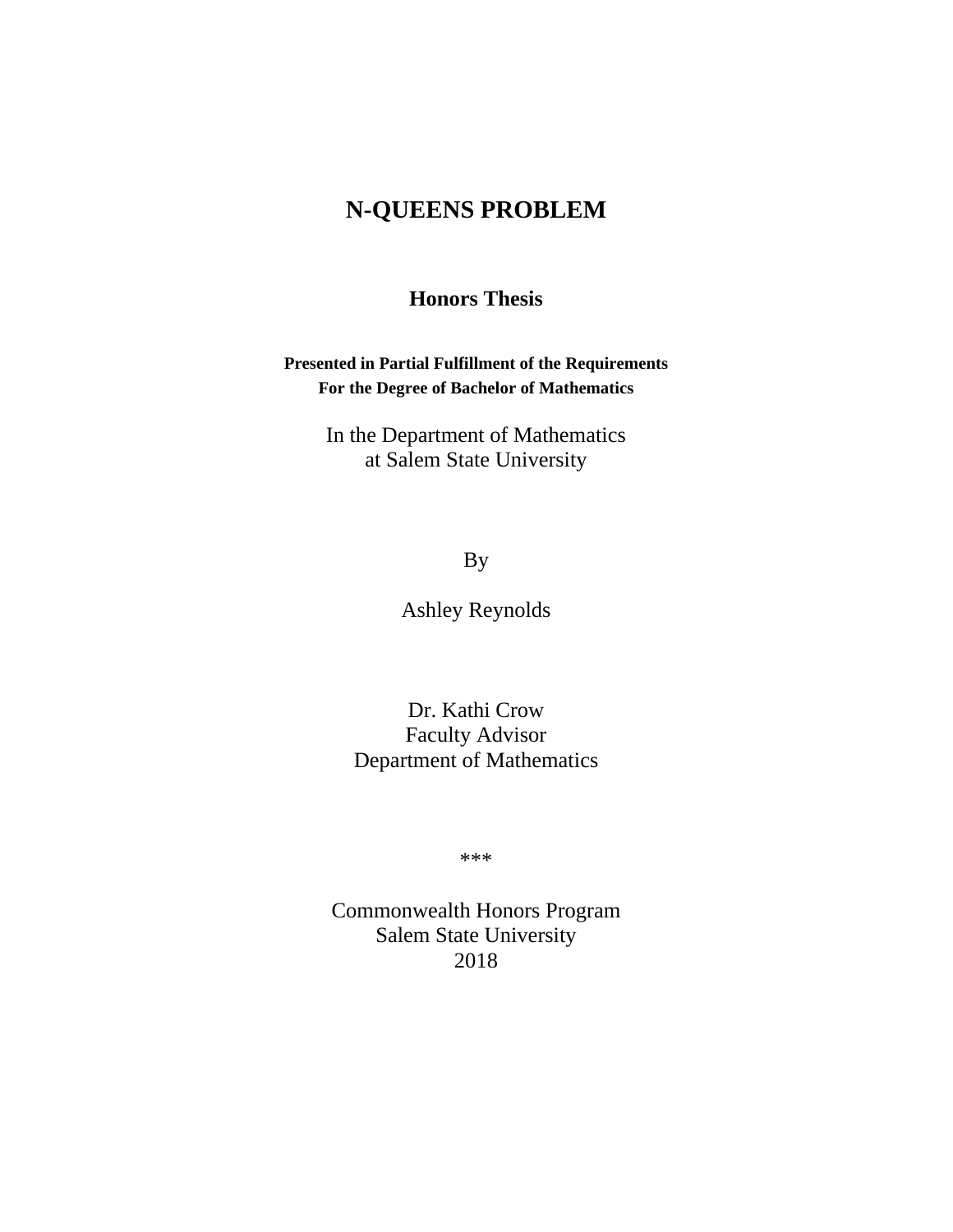# N-Queens Problem

Ashley Reynolds

April 24, 2018

#### Abstract

Using combinatorics in this paper, we will discuss three different methods in solving the n-queens problem. We will find the maximum and minimum number of queens we can place on an  $n \times n$  chessboard. Also, we will use latin squares, latin rectangles and circulant matrices as another method of placing the queens on a chessboard.

## 1 Introduction

The board game chess consists of six unique game pieces and an  $8 \times 8$  chessboard. The pieces include knights, rooks, bishops, pawns, kings and queens. Each game piece has its own distinct movement on the chessboard. Many of these pieces have been worked into different problems in the field of combinatorics. Some examples of these problems include the knights tour, rook polynomials, and the queens problem. The main purpose of this paper is to discuss the different methods behind the n-queens problem. First, we need to understand what the n-queens problem is. The n-queens problem asks how many queens can be placed on a chessboard where no two queens can attack each other but every other spot on the board can be attacked. To achieve this we must know that a queen can attack any piece that lay on her row, column, or diagonals.



There is some history that brought the n-queens problem to light. The problem of the eight queens was first posed in 1848 by M. Bezzel, a German chess player. Bezzel came up with the original idea of the eight queens problem but did not actually find any solutions to it. In 1850 this exact problem was studied by C.F. Gauss. Gauss seems to be known for originating this problem and being the first to solve it but that is really not the case. In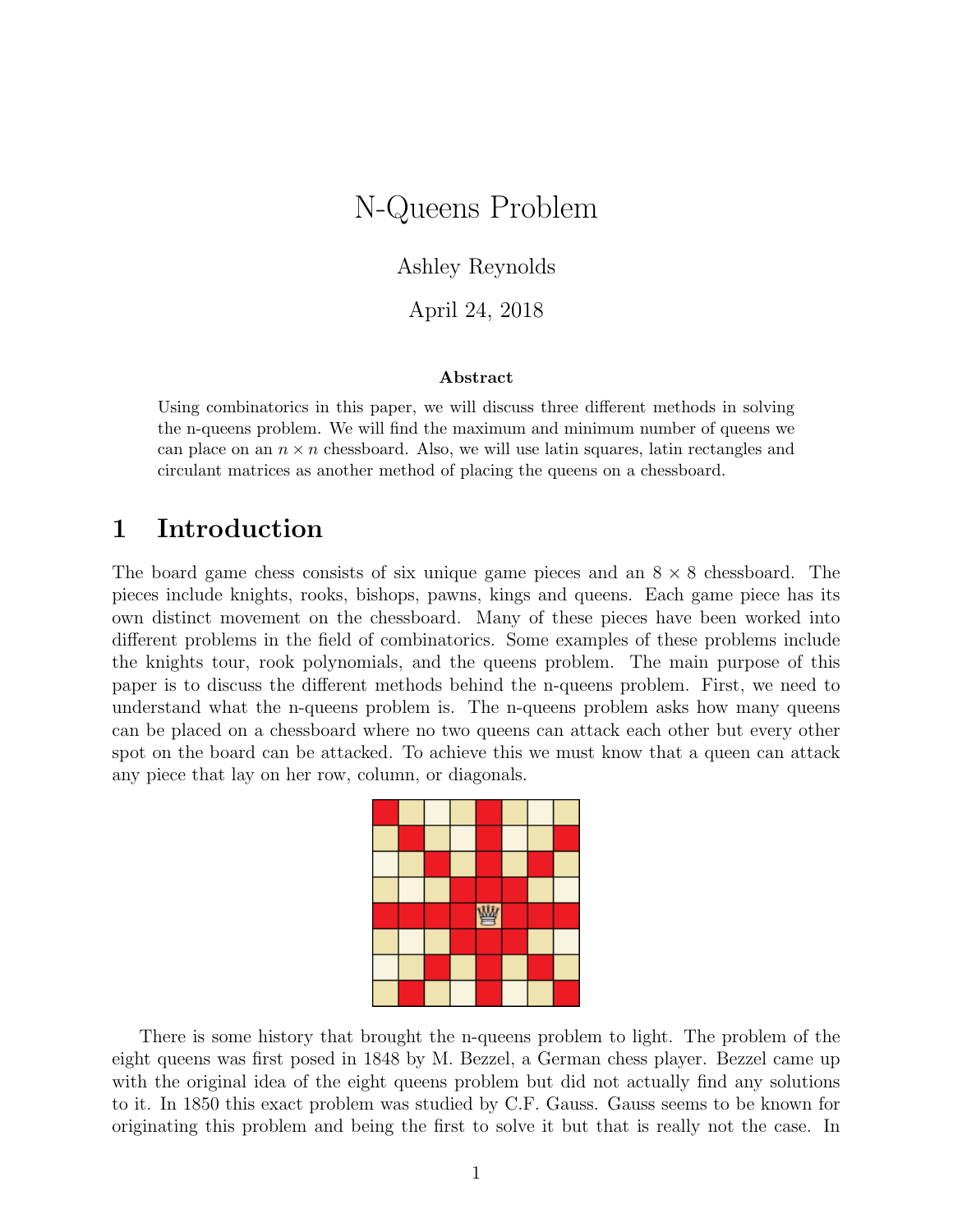reality, F. Nauck was first to solve the problem in 1850 because he found all 92 solutions whereas Gauss only found 72 of the solutions. T.B. Sprague gave the complete number of solutions for  $n = 4, 5, \ldots, 11$  as shown below. [1]

| $\mathbf n$    | Solutions |       |
|----------------|-----------|-------|
| 4              | 2         |       |
| $\overline{5}$ | 10        |       |
| $\overline{6}$ | 4         |       |
| 7              | 40        | $[1]$ |
| 8              | 92        |       |
| 9              | 352       |       |
| 10             | 724       |       |
| 11             | 2680      |       |

The earliest we can find any information on the *n*-queens problem was back in 1869 by F.J.E Lionnet, who wrote a general paper explaining this problem. However, it wasn't until 1874 that the first proof was discovered. E. Pauls wrote the proof on how n non-attacking queens can be positioned on an  $n \times n$  chessboard but W. Aherns is normally claimed to be the first person to have proven this. Aherns has actually written in his work that he has gotten his methods from Pauls so this might be another historical error in the *n*-queens problem timeline. [1]

In this paper, we will discuss the different methods that exist for solving the n-queens problem. We will start off by explaining an application using latin squares, latin rectangles, and 2-circulants which will be defined in the next section. Then, we will go on to discuss the Spencer-Cockayne Construction and Welch's method.

## 2 Definitions

In this section, a few definitions are going to given to help in understanding the rest of the paper. A latin rectangle is an  $M \times N$  matrix that includes integers 1, 2, 3, ..., N where the integers appear no more than once in each row or column. A **latin square** is an  $N \times N$ matrix that includes integers  $1, 2, 3, \ldots, N$  where the integers appear no more than once in each row or column. Figure 1 will show examples of a latin rectangle and latin square. [2]

| $A = \begin{bmatrix} 1 & 2 & 3 & 4 & 5 & 6 \\ 2 & 3 & 1 & 6 & 4 & 5 \\ 3 & 4 & 2 & 5 & 6 & 1 \end{bmatrix}$ B = |  |  |  |                                                                                                                                           |  |  |  |
|-----------------------------------------------------------------------------------------------------------------|--|--|--|-------------------------------------------------------------------------------------------------------------------------------------------|--|--|--|
|                                                                                                                 |  |  |  | $B = \begin{bmatrix} 1 & 2 & 3 & 4 & 5 \\ 2 & 3 & 5 & 1 & 4 \\ 3 & 5 & 4 & 2 & 1 \\ 4 & 1 & 2 & 5 & 3 \\ 5 & 4 & 1 & 3 & 2 \end{bmatrix}$ |  |  |  |

**Figure 1:** A is a  $3 \times 6$  latin rectangle and B is a  $5 \times 5$  latin square.

Much like a latin square, a **circulant matrix**, denoted by  $circ(c_1, c_2, ..., c_n)$ , is an  $N \times N$ matrix that has the first row include integers  $1, 2, 3, ..., N$  and every row after that has to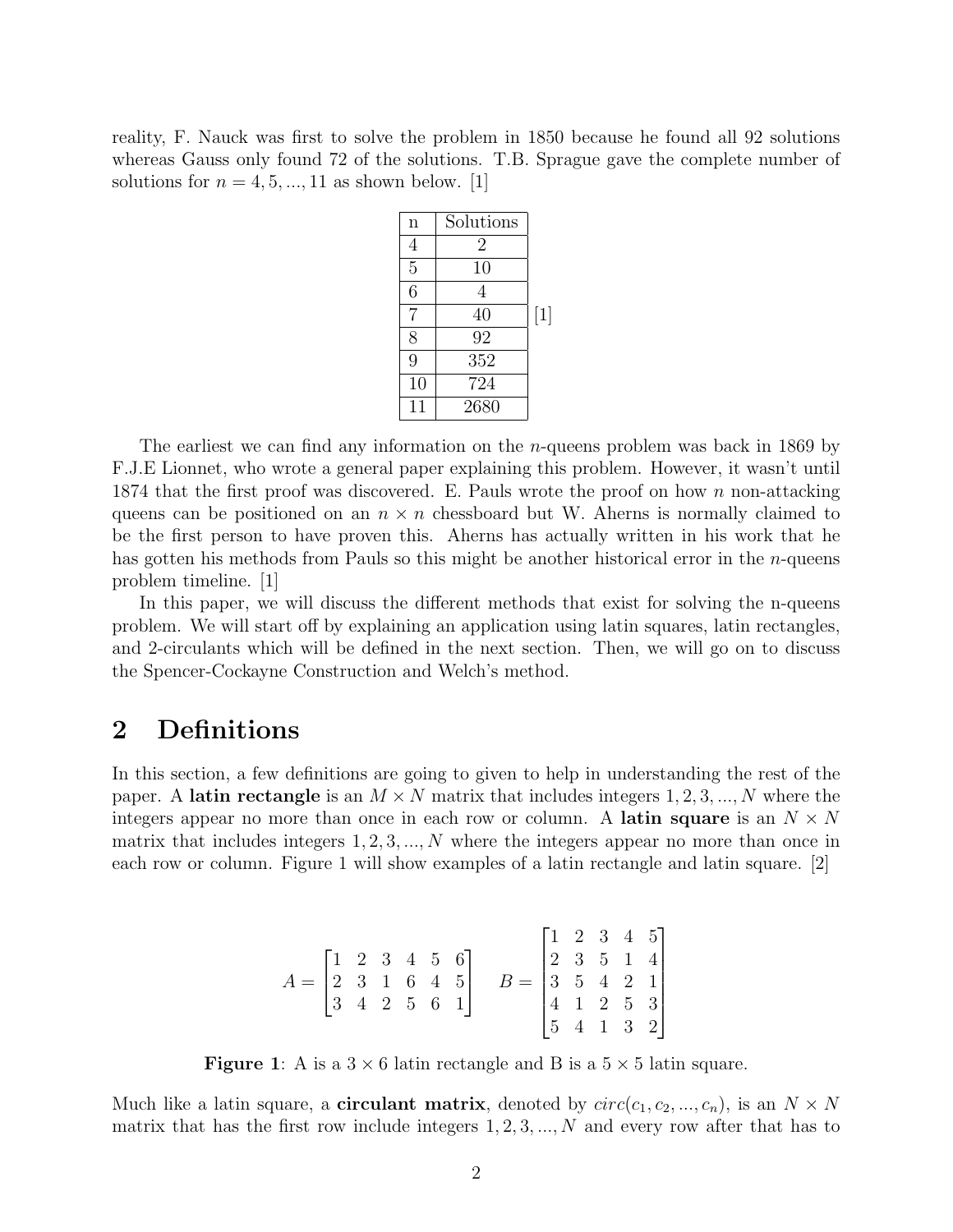move each element one column to the right from the row previous to it. A g-circulant, denoted by  $g - circ(c_1, c_2, ..., c_n)$ , is an  $n \times n$  matrix where the first row includes integers  $1, 2, \ldots, n$  and each row after that has to move elements g columns to the right from the row previous to it. An example of a circulant matrix and a 2-circulant matrix, which is a matrix that moves elements two columns to the right from the previous row, will be given in figure 2 below. [2]

$$
C = \begin{bmatrix} 1 & 2 & 3 & 4 & 5 \\ 5 & 1 & 2 & 3 & 4 \\ 4 & 5 & 1 & 2 & 3 \\ 3 & 4 & 5 & 1 & 2 \\ 2 & 3 & 4 & 5 & 1 \end{bmatrix} \quad D = \begin{bmatrix} 1 & 2 & 3 & 4 & 5 \\ 4 & 5 & 1 & 2 & 3 \\ 2 & 3 & 4 & 5 & 1 \\ 5 & 1 & 2 & 3 & 4 \\ 3 & 4 & 5 & 1 & 2 \end{bmatrix}
$$

**Figure 2:** C is a  $5 \times 5$  circulant matrix and D is a  $5 \times 5$  2-circulant matrix.

## 3 Methods Solving the N-Queens Problem

In this section, we will discuss three different methods in solving for the n-queens problem. Each method will be explained in depth and will be provided with multiple examples using smaller sized chessboards.

### Solution Using 2-Circulants

In the next section, we will introduce a method using 2-circulants, latin rectangles, and latin squares that will help solve the n-queens problem. We will find solutions for all even and odd n for  $N \geq 4$  using this 2-circulants method. The even n will be solved using two constructions. The first construction will consist of solving for  $N = 6\alpha - 2$  and  $N = 6\alpha$ for  $\alpha = 1, 2, 3, ..., n$ . An example for this construction includes letting  $\alpha = 1$ . That means we could use this solution to solve for a  $4 \times 4$  and  $6 \times 6$  chessboard if we plug in one for  $\alpha$  in the equations. The second construction will solve for  $N = 6\alpha - 2$  and  $N = 6\alpha + 2$ for  $\alpha = 1, 2, 3, \dots, n$ . An example for this construction involves letting  $\alpha = 1$ . We would be able to solve for a  $4 \times 4$  and  $8 \times 8$  chessboard. These constructions will work for whatever  $\alpha$  we choose. The odd n will also be solved using two constructions. The first construction for odd n will solve for  $N = 6\alpha - 1$  and  $N = 6\alpha + 1$  for  $\alpha = 1, 2, 3, ..., n$ . Using the same example as above, if we let  $\alpha = 1$ , we can solve for a  $5 \times 5$  and  $7 \times 7$  chessboard. The second construction will solve for  $N = 6\alpha - 1$  and  $N = 6\alpha + 3$  for  $\alpha = 1, 2, 3, ..., n$ . Also, letting  $\alpha = 1$  using this construction, we can solve for a  $5 \times 5$  and  $9 \times 9$  chessboard. We can use these constructions using any  $\alpha$ . To help understand the upcoming constructions we have to introduce a lemma.

**Lemma 1.** Let  $G=g-circ(c_1, c_2, ..., c_n)$  where there exists positive integers r and N. Then let  $M = \frac{N}{gcd(l)}$  $\frac{N}{gcd(N,r)}$ . There are two rule that go along with this lemma.

1) If we have a  $gcd(N, r) = 1$ , G will be considered a latin square.

2) If we have  $k = gcd(N, r) \neq 1$ , G will be constructed of k identical latin rectangles.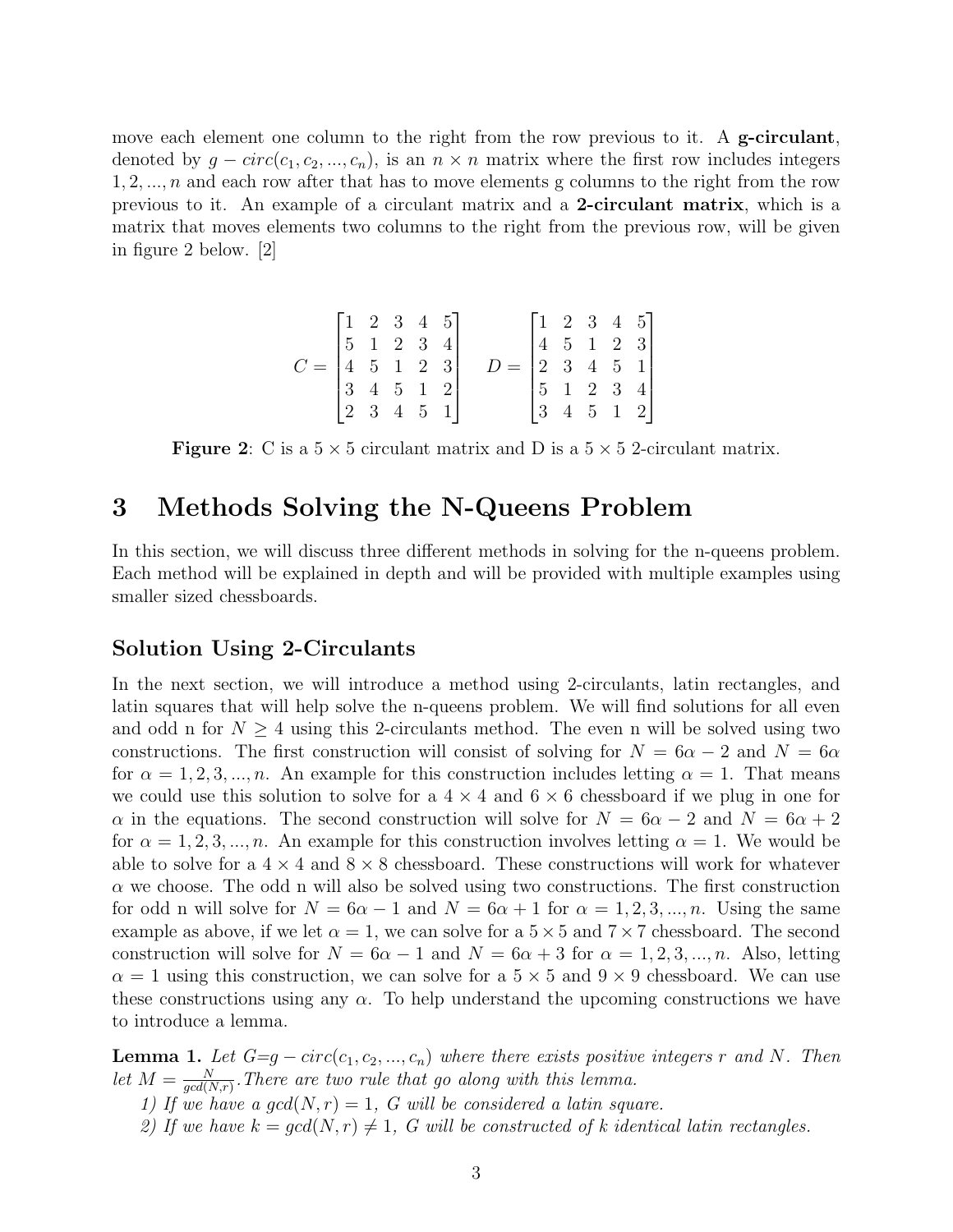*Proof.* Assume  $c_j \in G$  where  $1 \leq j \leq N$ .  $c_j$  is defined by  $g(i-1) + j(modN)$  where  $i = 1, 2, ..., N$  for every row i.

1) Let the  $gcd(N, r) = 1$ . This means  $M = \frac{N}{1}$  $\frac{N}{1}$ . So,  $M = N$ . This would make an  $N \times N$ matrix where all columns are unique.

2) Let  $k \neq 1$ . If this is true we will have

$$
i+\frac{N}{g},i+2\frac{N}{g},...,i+(k-1)\frac{N}{g}
$$

for every row i. This shows that there are identical columns and the the columns are unique making k identical latin rectangles.  $\Box$ 

#### Construction 1: Solutions for Even N

Introducing this method from C. Erbas and M. Tanik construction 1 will find the solutions for  $N = 6\alpha - 2$  and  $N = 6\alpha$  when  $\alpha = 1, 2, 3, ...$  using only four steps. The goal of these steps is to create a latin square and then correlate it to an  $n \times n$  chessboard. Throughout this section we will use a specific example of a  $6 \times 6$  chessboard to help understand the steps of the construction. [2] **Step 1**: Create a 2-circulant  $\frac{N}{2} \times N$  latin rectangle, denoted  $L_1(N)$ , starting the first row with  $1, 2, 3, ..., N$ .

$$
L_1(6) = \begin{bmatrix} 1 & 2 & 3 & 4 & 5 & 6 \\ 5 & 6 & 1 & 2 & 3 & 4 \\ 3 & 4 & 5 & 6 & 1 & 2 \end{bmatrix}
$$

Since this latin rectangle is a 2-circulant  $q = 2$ . The  $gcd(N, 2) = 2$ . Since the  $gcd(N, 2) \neq 0$ 1, we will obtain a latin rectangle. For this example,  $L_1(6)$  was created above by letting  $N = 6$ . When  $N = 6$  we receive a  $gcd(6, 2) = 2$ . So we will need to use part two of our lemma. We will acquire a latin rectangle of the order  $\frac{6}{2} \times 6$ , meaning we will receive a latin rectangle of order  $3 \times 6$ .  $L_1(6)$  is definitely a 2-circulant matrix because each element in the row moves two columns to the right from the row previous to it.

**Step 2**: Create a second 2-circulant  $\frac{N}{2} \times N$  latin rectangle, denoted  $L_2(N)$ , starting the first row with  $2, 3, ..., N, 1$ .

$$
L_2(6) = \begin{bmatrix} 2 & 3 & 4 & 5 & 6 & 1 \\ 6 & 1 & 2 & 3 & 4 & 5 \\ 4 & 5 & 6 & 1 & 2 & 3 \end{bmatrix}
$$

Using the same reasoning as the first step, the  $gcd(6, 2) = 2$ . So, since the  $gcd(6, 2) \neq 1$ we will receive a latin square of order  $\frac{N}{2} \times N$ .  $L_2(6)$  is a  $3 \times 6$  latin rectangle and has the first row containing elements 2, 3, 4, 5, 6, 1. Each row after that has moved elements two places to the right from the row previous to it, making it a 2-circulant matrix.

**Step 3**: Place  $L_1(N)$  over  $L_2(N)$  to create a latin square of order N. Denote this latin square as  $L(N)$ .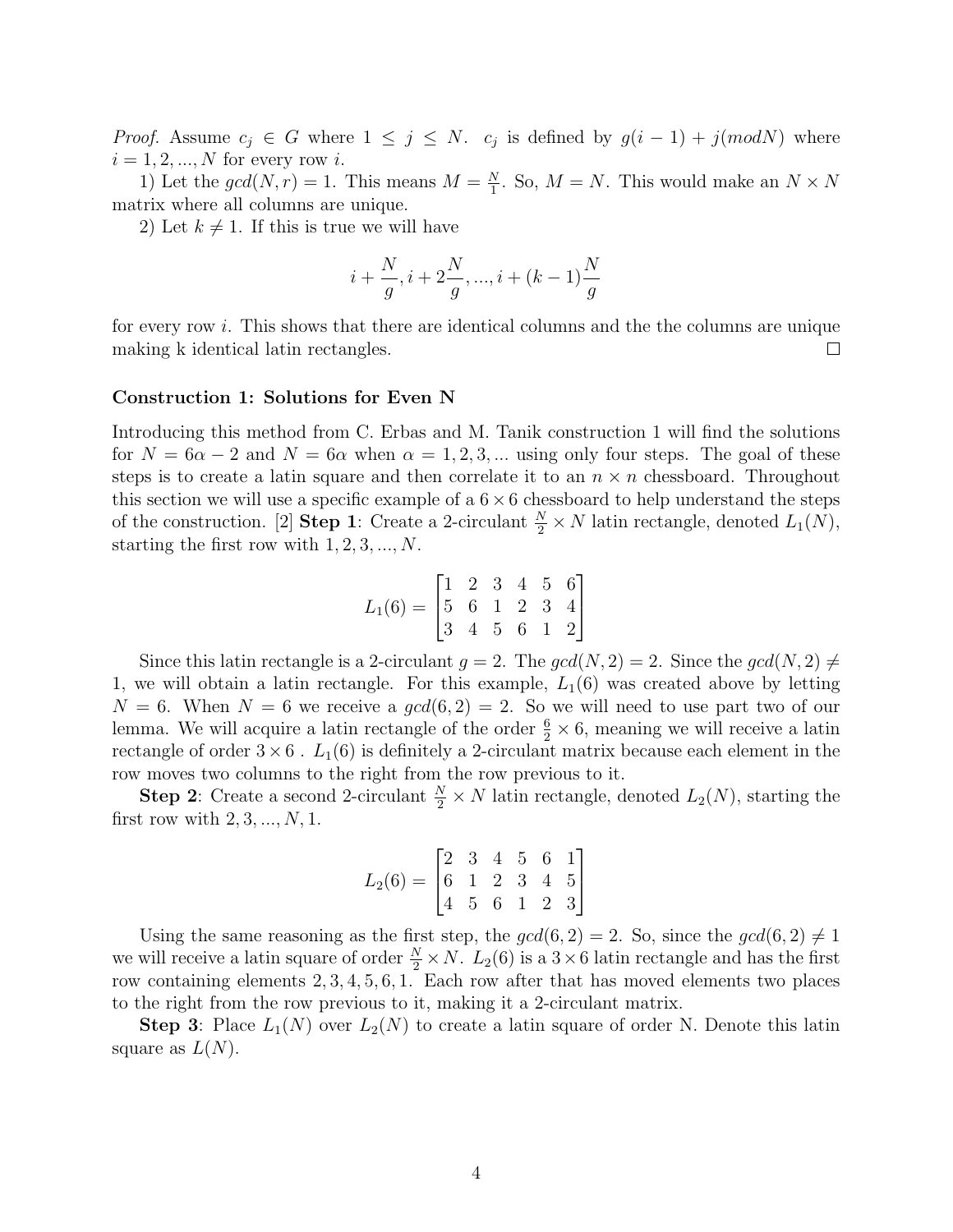$$
L(6) = \frac{L_1(6)}{L_2(6)} = \frac{\begin{bmatrix} 1 & 2 & 3 & 4 & 5 & 6 \\ 5 & 6 & 1 & 2 & 3 & 4 \\ 3 & 4 & 5 & 6 & 1 & 2 \\ 2 & 3 & 4 & 5 & 6 & 1 \\ 6 & 1 & 2 & 3 & 4 & 5 \\ 4 & 5 & 6 & 1 & 2 & 3 \end{bmatrix}}
$$

This creates a latin square because the first latin rectangle has the first row consist of  $N = 1, 2, 3, 4, 5, 6$ . The odd numbers are in the odd columns and the even numbers are in the even columns. In contrast, the second latin rectangle has a first row that consists of  $N = 2, 3, 4, 5, 6, 1$  which contains the even elements in the odd columns and the odd elements in the even columns. Since the latin rectangles have opposite columns it turns out that they get perfectly placed so that no element appears more than once in each row or column.  $L(6)$ makes up a latin square using the two latin rectangles that were created in the previous two steps. The first three rows are  $L_1(6)$  and the last three rows are  $L_2(6)$ . This creates a latin square because no two elements were repeated in any row or column of this matrix.

Step 4: Wherever a two exists on the latin square created, place a queen corresponding to that spot on an  $N \times N$  chessboard.

|           | Q |   |             |               |         |
|-----------|---|---|-------------|---------------|---------|
|           |   |   | $\tilde{Q}$ |               |         |
|           |   |   |             |               | .<br>مہ |
| $\bar{Q}$ |   |   |             |               |         |
|           |   | Q |             |               |         |
|           |   |   |             | $\mathcal{Q}$ |         |
|           |   |   |             |               |         |

|                                                                  | $\begin{array}{cccc} {\bf 2} & 3 & 4 \\ 6 & 1 & {\bf 2} \\ 4 & 5 & 6 \\ 3 & 4 & 5 \\ 1 & {\bf 2} & 3 \\ 5 & 6 & 1 \\ \end{array}$ | $\overline{5}$  | 6                            |
|------------------------------------------------------------------|-----------------------------------------------------------------------------------------------------------------------------------|-----------------|------------------------------|
|                                                                  |                                                                                                                                   | $\mathbf{3}$    |                              |
| $\begin{array}{c} 1 \\ 5 \\ 3 \\ \underline{2} \\ 6 \end{array}$ |                                                                                                                                   | $\mathbf{1}$    | $\left  \frac{2}{1} \right $ |
|                                                                  |                                                                                                                                   | $6\overline{6}$ |                              |
|                                                                  |                                                                                                                                   | $\overline{4}$  | $\overline{5}$               |
|                                                                  |                                                                                                                                   | $\overline{2}$  |                              |

**Theorem 1.** Let N be an integer. When  $N \geq 4$  and  $N = 6\alpha$  or  $N = 6\alpha - 2$ , for  $\alpha = 1, 2, ...,$ use the steps above to create a latin square,  $L(N)$ , and transpose the information onto an  $N \times N$  chessboard. The queens should be placed on the spots containing a 2. This will then give a solution that coincides with the N-Queens Problem.

*Proof.* The queens are placed on all the two's because the first latin rectangle,  $L_1(N)$ , places the queens using the coordinate  $(i, 2i)$  for  $i = 1, 2, ..., \frac{N}{2}$  $\frac{N}{2}$ . Whereas the second latin rectangle,  $L_2(N)$ , places the queens on the coordinate  $(\frac{N}{2}+i, 2\overline{i}-1)$  for  $i=1, 2, ..., \frac{N}{2}$  $\frac{N}{2}$ . Since a latin square is created, we need to make sure the positive and negative diagonals only hold one queen each. We check this by taking the coordinate  $(i, j)$  and adding  $i + j = k$  where k is the positive diagonals. So,  $L_1(N)$  has  $k = 3i$  where  $i = 1, 2, ..., \frac{N}{2}$  $\frac{N}{2}$  positive diagonals and  $L_2(N)$  has  $k = 3i + \frac{N}{2} - 1$  where  $i = 1, 2, ..., \frac{N}{2}$  $\frac{N}{2}$  positive diagonals. Relating this information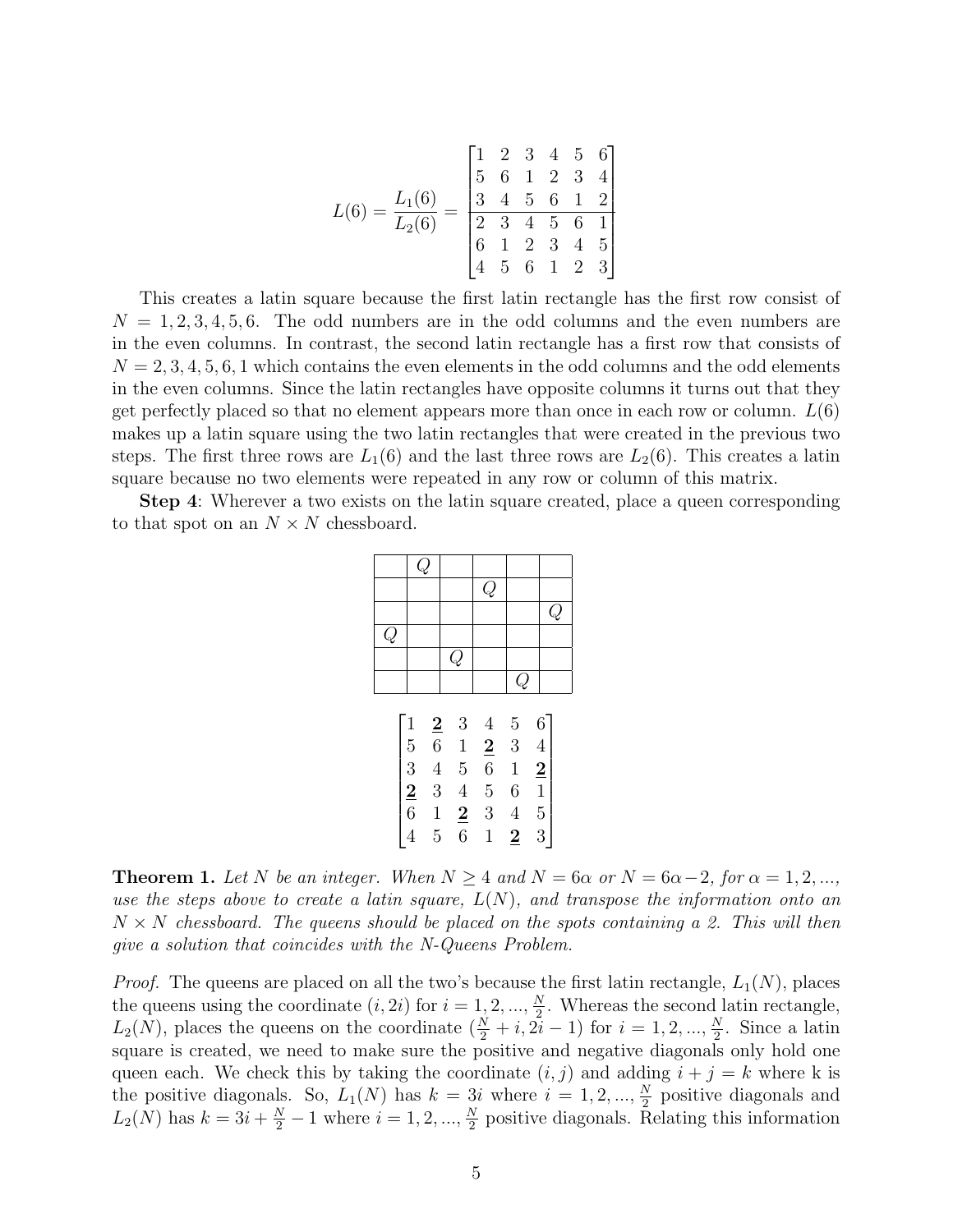to  $N = 6\alpha$ , for  $L_1(N)$  we would have  $k = 3i = 0 \pmod{3}$ . For  $L_2(N)$  using  $N = 6\alpha - 2$  we would have  $k = 3(\alpha + i) - 2 = 1 \pmod{3}$ . Lastly, for  $L_2(N)$  using  $N = 6\alpha$ , we would get  $k = 3(\alpha + i) - 1 = 2 \pmod{3}$ . This shows that no queen falls on the same positive diagonal. Using the same ideology we could do the same thing for the negative diagonal. Instead of  $k = i + j$ , we need to let  $k = i - j$ . We will find out that no two queens lay on the same negative diagonal which proves, the two's are the only solution for this construction.  $\Box$ 

Any two that exists in the latin square has been bolded. We need to relate this information back to a  $6 \times 6$  chessboard. So, we see a two in the first row, second column of the latin square which means a queen will be placed in the first row, second column of the chessboard. We continue this process until every two has a queen correlating to its spot on the chessboard. This creates one solution of the queens problem for a  $6 \times 6$  chessboard.

#### Construction 2: Solutions for Even N

Introducing a different method by Erbas and Tanik, for this construction we are finding the solutions for  $N = 6\alpha - 2$  and  $N = 6\alpha + 2$  when  $\alpha = 1, 2, 3, ...$  using four steps. For this construction we have to name a new set,  $D(N)$ .

$$
D(N) = \left\{ 6i + 3 \mid 0 \le i \le \left\lfloor \frac{\alpha - 1}{3} \right\rfloor \right\}
$$

[2]

Throughout this construction we will present examples by letting  $N = 10$  and using a  $10 \times 10$  chessboard. [2]

Step 1: Much like step one from Construction 1, we must construct a 2-circulant latin rectangle having a first row of  $1, 2, 3, ..., N$ .

$$
L_1(10) = \begin{bmatrix} 1 & 2 & 3 & 4 & 5 & 6 & 7 & 8 & 9 & 10 \\ 9 & 10 & 1 & 2 & 3 & 4 & 5 & 6 & 7 & 8 \\ 7 & 8 & 9 & 10 & 1 & 2 & 3 & 4 & 5 & 6 \\ 5 & 6 & 7 & 8 & 9 & 10 & 1 & 2 & 3 & 4 \\ 3 & 4 & 5 & 6 & 7 & 8 & 9 & 10 & 1 & 2 \end{bmatrix}
$$

Using Lemma 1, we know that the  $gcd(10, 2) \neq 1$  so, we need to create a latin rectangle of order  $\frac{N}{2} \times N$ .  $L_1(10)$  starts off with the first row consisting of 1, 2, ..., 10. Each row after that moves two places to the right from the previous row making this latin rectangle a 2-circulant.

Step 2: Construct a 2-circulant matrix but let the first row of the matrix start off with  $N-d+1, N-d+2, ..., N, 1, 2, ..., N-d.$  This means we have to subtract the number we get for d from N to help with creating our first row. This latin rectangle will be denoted by  $L_3(N, d)$ .

$$
L_3(10,3) = \begin{bmatrix} 8 & 9 & 10 & 1 & 2 & 3 & 4 & 5 & 6 & 7 \\ 6 & 7 & 8 & 9 & 10 & 1 & 2 & 3 & 4 & 5 \\ 4 & 5 & 6 & 7 & 8 & 9 & 10 & 1 & 2 & 3 \\ 2 & 3 & 4 & 5 & 6 & 7 & 8 & 9 & 10 & 1 \\ 10 & 1 & 2 & 3 & 4 & 5 & 6 & 7 & 8 & 9 \end{bmatrix}
$$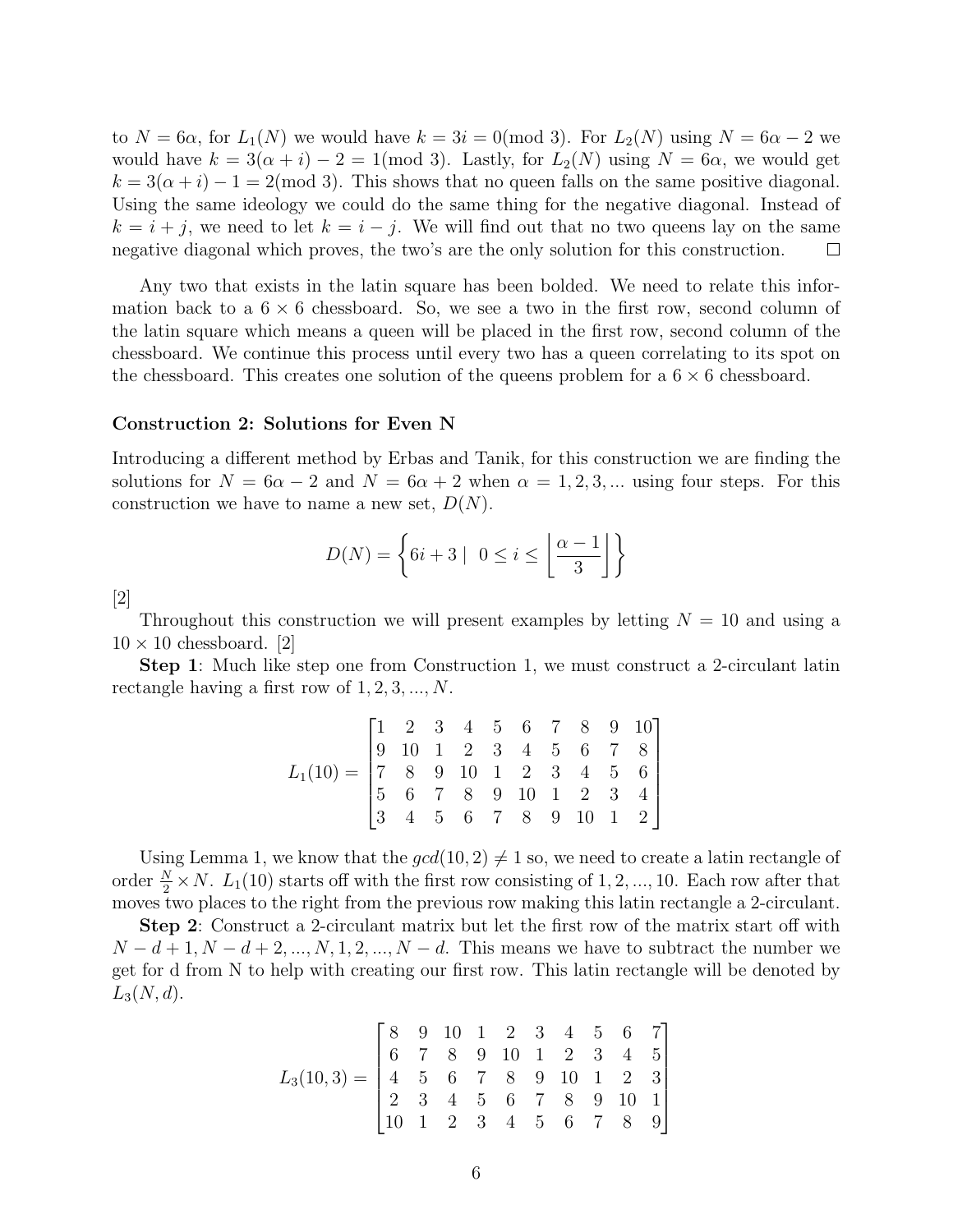For the same reason as the previous step, the  $gcd(10, 2) \neq 1$  so, we need to construct a latin rectangle of order  $\frac{N}{2} \times N$ .  $L_3(10, 3)$  was created because  $d = 3$ . The first row had to start off with  $8 - 3 + 1 = 6$  and end with  $10 - 3 = 7$ . Then each row after that has to move each element two places to the left from the row previous to it.

**Step 3:** Place  $L_1(N)$  over  $L_3(N,d)$  to construct a latin square. This will be denoted by  $L(N, d)$ .

$$
L(10,3) = \frac{L_1(10)}{L_3(10,3)} = \begin{bmatrix} 1 & 2 & 3 & 4 & 5 & 6 & 7 & 8 & 9 & 10 \\ 9 & 10 & 1 & 2 & 3 & 4 & 5 & 6 & 7 & 8 \\ 7 & 8 & 9 & 10 & 1 & 2 & 3 & 4 & 5 & 6 \\ 5 & 6 & 7 & 8 & 9 & 10 & 1 & 2 & 3 & 4 \\ 8 & 9 & 10 & 1 & 2 & 3 & 4 & 5 & 6 & 7 \\ 6 & 7 & 8 & 9 & 10 & 1 & 2 & 3 & 4 & 5 \\ 4 & 5 & 6 & 7 & 8 & 9 & 10 & 1 & 2 & 3 \\ 2 & 3 & 4 & 5 & 6 & 7 & 8 & 9 & 10 & 1 \\ 10 & 1 & 2 & 3 & 4 & 5 & 6 & 7 & 8 & 9 \end{bmatrix}
$$

The first five rows of the latin square are made up of  $L_1(10)$  and the last five rows are made up of  $L_3(10, 3)$ . This is considered a latin square because the matrix is  $10 \times 10$  making it square and no two elements are repeated in any column or row. This construction forms a latin square because all odd elements are in the odd columns in  $L_1(10)$  whereas all odd elements are in the even columns of  $L_3(10,3)$ . Since the first two steps constructed latin rectangles, that means no element is repeated in any row or column. So, if all even numbers from  $L_1(10)$  are in the same column as all odd elements from  $L_3(10, 3)$ , no element will be repeated making it a latin square.

**Step 4:** We are going to relate our latin square that we found to an  $N \times N$  chessboard. This step may contain multiple solutions so we have a theorem to ensure that all solutions are found. [2]

**Theorem 2.** Let N be an integer. For  $N \geq 4$  when  $N = 6\alpha - 2$  or  $N = 6\alpha + 2$ , for  $\alpha =$  $1, 2, \ldots$ , use the steps above to create a latin square,  $L(N, d)$ , and transpose the information onto an  $N \times N$  chessboard. Define a set  $S(N, d)$  such that,

$$
S(N,d) = \{ s \in Z \mid d+1 \le s \le N - (2d-2) \}.
$$

The queens will then be placed where the integer s falls on the latin square. This will give solutions that correspond to the n-queens problem.

*Proof.* We need to check if the positive diagonals and negative diagonals of an  $N \times N$ chessboard contains at most one queen. First, let assume k is a positive diagonal. This means that  $2 \le k \le 2N$  since  $L(N, d)$  uses 2-circulants. This shows us that  $x_{i+1,j-1} = x_{i,j} - 3 \pmod{N}$ N) for the top half of  $L(N, d)$ . Using the same reasoning for the bottom half of  $L(N, d)$  for elements of  $i = \frac{N}{2}$  $\frac{N}{2}$  and  $\frac{N}{2}+1$ , we get  $x_{\frac{N}{2}+1,j} = x_{\frac{N}{2},j+1} - 3 - d \text{(mod N)}$ . Now we need to prove for negative diagonals. If k is a negative diagonal of  $L(N, d)$  1 −  $N \leq k \leq N - 1$ . Since the top half of  $L(N, d)$  is 2-circulant and contains two successive negative diagonals  $x_{i,j}$  and  $x_{i+1,j+1}$ , we get  $x_{i+1,j+1} = x_{i,j} - 1 \pmod{N}$ . Using the same reasoning as above, we can find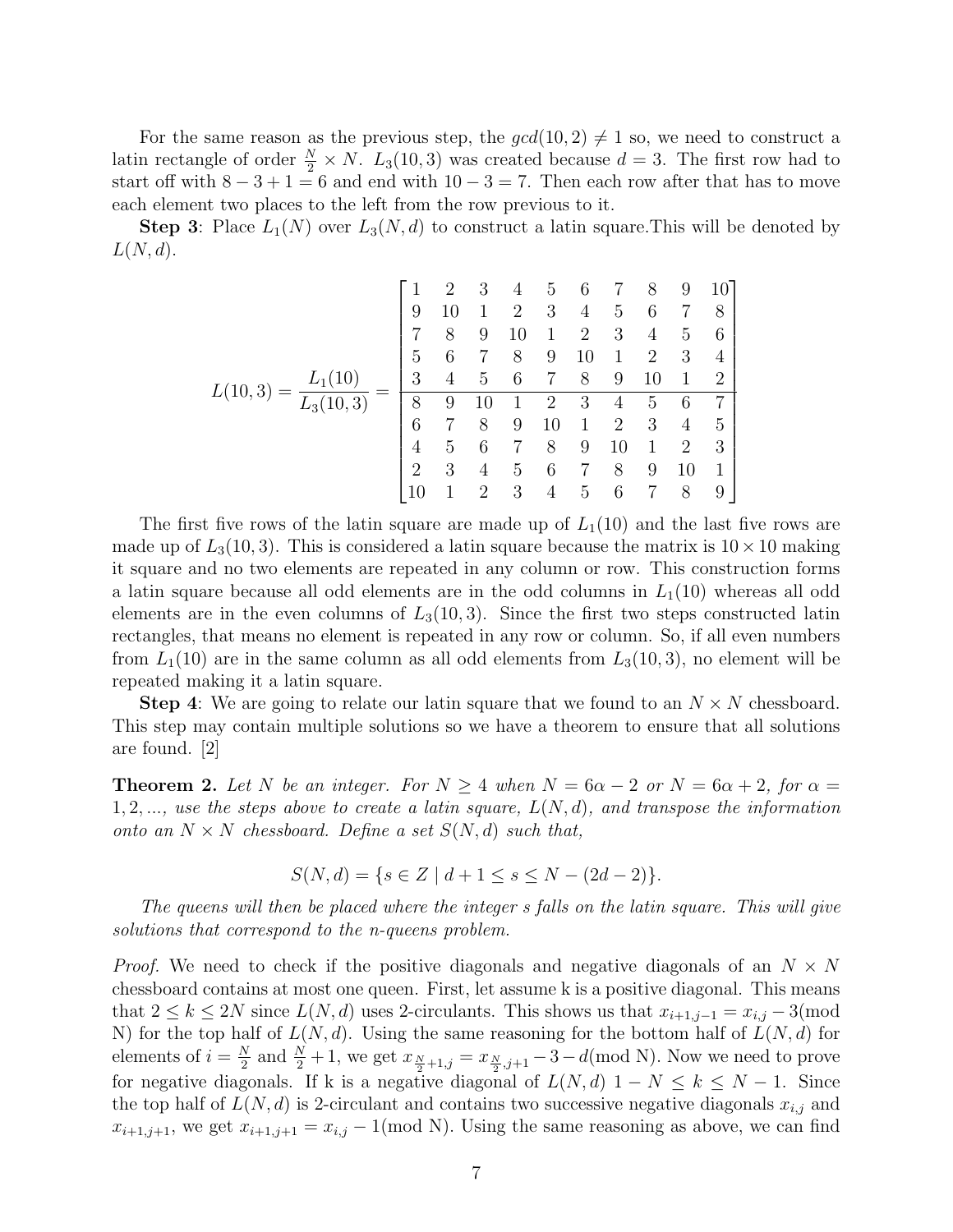the bottom half of  $L(N, d)$ . The only difference is letting  $i = \frac{N}{2}$  $\frac{N}{2}$  aand  $\frac{N}{2} + 1$ . This proves that all the elements in the diagonals are unique.

Relating this back to the example, let  $N = 10$  and  $d = 3$ .

$$
S(10,3) = \{s \in Z \mid 3+1 \le s \le 10 - (2(3) - 2)\}.
$$
  
=  $\{s \in Z \mid 4 \le s \le 6\}.$  [2]

This means we can place a queen anywhere we see a 4, 5 or 6 on our latin square since s falls between 4 and 6. The solutions to the 10-queens problem will be given below.

|   |            |                | $\overline{Q}$ |                |                |                |                |                |                |                |                |                |                |                |                | $\overline{Q}$ |            |                |                |            |                |
|---|------------|----------------|----------------|----------------|----------------|----------------|----------------|----------------|----------------|----------------|----------------|----------------|----------------|----------------|----------------|----------------|------------|----------------|----------------|------------|----------------|
|   |            |                |                |                | $\overline{Q}$ |                |                |                |                |                |                |                |                |                |                |                |            | $\overline{Q}$ |                |            |                |
|   |            |                |                |                |                |                | $\overline{Q}$ |                |                |                |                |                |                |                |                |                |            |                |                | ${\cal Q}$ |                |
|   |            |                |                |                |                |                |                |                | $\overline{Q}$ |                | $\overline{Q}$ |                |                |                |                |                |            |                |                |            |                |
|   | ${\cal Q}$ |                |                |                |                |                |                |                |                |                |                |                |                | $\cal Q$       |                |                |            |                |                |            |                |
|   |            |                |                |                |                | ${\cal Q}$     |                |                |                |                |                |                |                |                |                |                |            |                | $\overline{Q}$ |            |                |
|   |            |                |                |                |                |                |                | $\overline{Q}$ |                |                |                |                |                |                |                |                |            |                |                |            | $\overline{Q}$ |
| Q |            |                |                |                |                |                |                |                |                |                |                | $\overline{Q}$ |                |                |                |                |            |                |                |            |                |
|   |            | $\overline{Q}$ |                |                |                |                |                |                |                |                |                |                |                |                | $\overline{Q}$ |                |            |                |                |            |                |
|   |            |                |                | $\overline{Q}$ |                |                |                |                |                |                |                |                |                |                |                |                | ${\cal Q}$ |                |                |            |                |
|   |            |                |                |                |                |                |                |                |                |                |                |                |                |                |                |                |            |                |                |            |                |
|   |            |                |                |                |                |                |                |                |                | $\overline{Q}$ |                |                |                |                |                |                |            |                |                |            |                |
|   |            |                |                |                |                |                |                |                |                |                |                |                | $\overline{Q}$ |                |                |                |            |                |                |            |                |
|   |            |                |                |                |                |                |                |                |                |                |                |                |                |                |                | $\overline{Q}$ |            |                |                |            |                |
|   |            |                |                |                |                | $\overline{Q}$ |                |                |                |                |                |                |                |                |                |                |            |                |                |            |                |
|   |            |                |                |                |                |                |                | $\overline{Q}$ |                |                |                |                |                |                |                |                |            |                |                |            |                |
|   |            |                |                |                |                |                |                |                |                |                |                |                |                | $\overline{Q}$ |                |                |            |                |                |            |                |
|   |            |                |                |                | $\overline{Q}$ |                |                |                |                |                |                |                |                |                |                |                |            |                |                |            |                |
|   |            |                |                |                |                |                | $\overline{Q}$ |                |                |                |                |                |                |                |                |                |            |                |                |            |                |
|   |            |                |                |                |                |                |                |                | ${\cal Q}$     |                |                |                |                |                |                |                |            |                |                |            |                |
|   |            |                |                |                |                |                |                |                |                |                | ${\cal Q}$     |                |                |                |                |                |            |                |                |            |                |

Figure 3: Solutions for the 10-queens problem using latin squares.

### Construction 3: Solutions for Odd N

Construction 3 will find solutions to  $N = 6\alpha - 1$  and  $N = 6\alpha + 1$ . There is only two steps involved in solving this construction making it simpler than the previous constructions. To help understand the steps we will use an example and let  $N = 7$ . [2]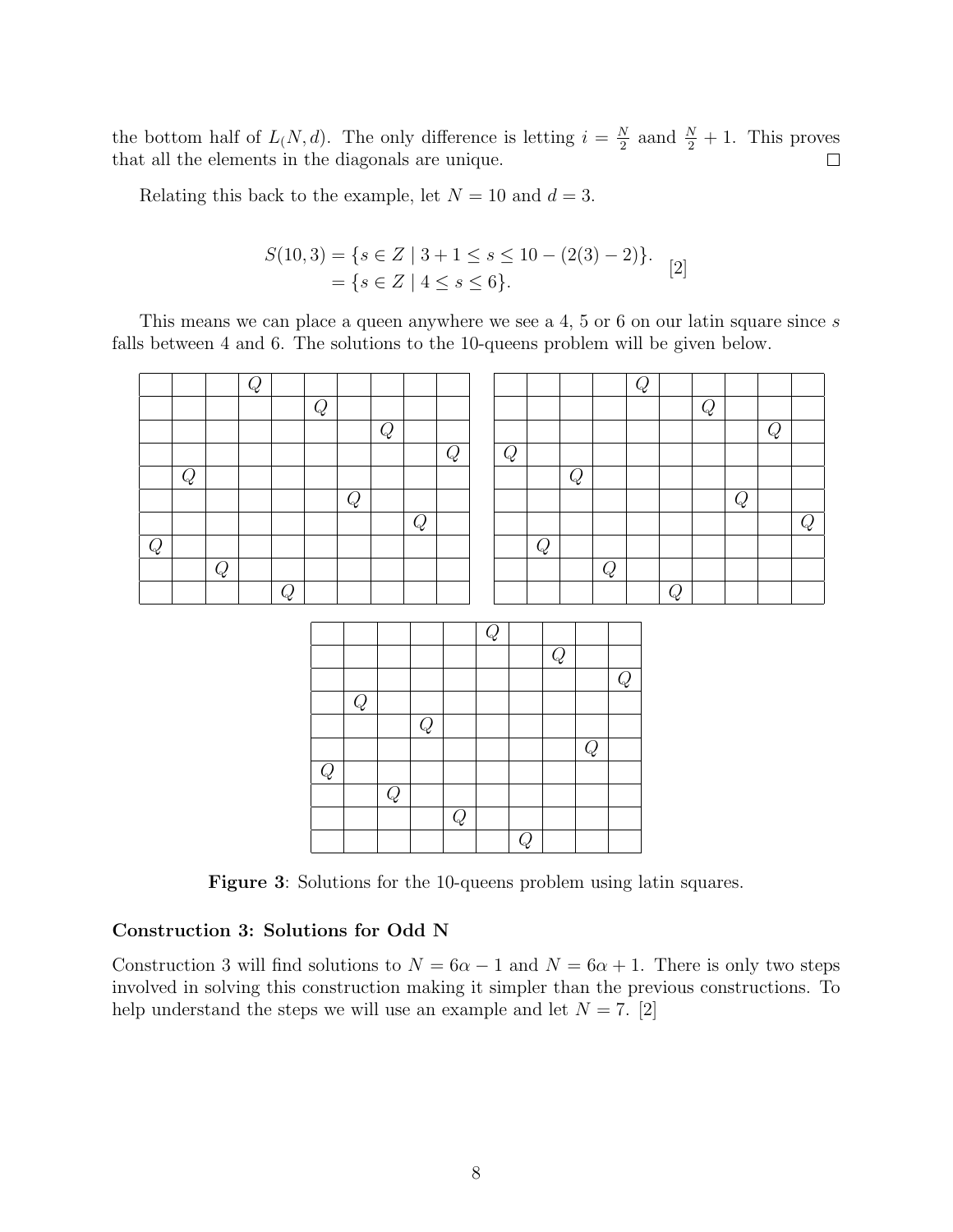$$
L(7) = \begin{bmatrix} 1 & 2 & 3 & 4 & 5 & 6 & 7 \\ 6 & 7 & 1 & 2 & 3 & 4 & 5 \\ 4 & 5 & 6 & 7 & 1 & 2 & 3 \\ 2 & 3 & 4 & 5 & 6 & 7 & 1 \\ 7 & 1 & 2 & 3 & 4 & 5 & 6 \\ 5 & 6 & 7 & 1 & 2 & 3 & 4 \\ 3 & 4 & 5 & 6 & 7 & 1 & 2 \end{bmatrix}
$$

 $L(7)$  is considered a 2-circulant latin square because no element is repeated in either row or column and it is a square  $7 \times 7$  matrix.

**Step 2:** Relate the latin square to its corresponding  $N \times N$  chessboard. Any number can be chosen as a solution to the n-queens problem.

Since a latin square consists of no element appearing more than once in each row or column, we will not receive attacking queens in any row or column with any number in this latin square. This means any number from one to seven will generate a solution to the 7-queens problem. We will receive seven possible solutions to the seven queens problem. We can put a queen wherever we see a one for one specific solution. We can do the same thing for two through seven. The construction will work for all multiples of six plus one and all multiples of six minus one.

#### Construction 4: Solutions for Odd N

This construction will generate the solutions for  $N = 6\alpha - 1$  and  $N = 6\alpha + 3$  when  $\alpha = 1, 2, 3...$ using only four steps. This construction is going to be different than the previous ones because we are going to create a latin square,  $L(N-1, d)$ . Two new sets also need to be defined. When  $N \geq 4d - 1$  there is a  $P(N, d)$ , such that

$$
P(N,d) = \{ p \in Z \mid \left( \frac{N-1}{2} \right) - d + 2 \le p \le \left( \frac{N-1}{2} \right) + 1 \}. \quad [2]
$$

Also, there exists a  $N < 4d - 1$  that defines the set  $Q(N, d)$  as,

$$
Q(N,d) = \{ q \in Z \mid d+1 \le q \le N - (2d-1) \}. \quad [2]
$$

Step 1-3: Construct a latin square using the first three steps of the previous constructions. The latin square that needs to be created is  $L(N-1, d)$ .

Step 4: Decide whether  $N \geq 4d - 1$  or  $N < 4d - 1$ . This will help with deciding which set to use. The solutions will be found using the sets above, then we will relate the latin square we created to an  $N \times N$  chessboard based off of the solutions found in the specific sets.

Together all four of these constructions show the solutions to all  $N$  for the n-queens problem using latin squares, latin rectangles, and 2-circulants. Now we are going to explain another way to solve the n-queens problem. This method is called "The Spencer-Cockayne Construction".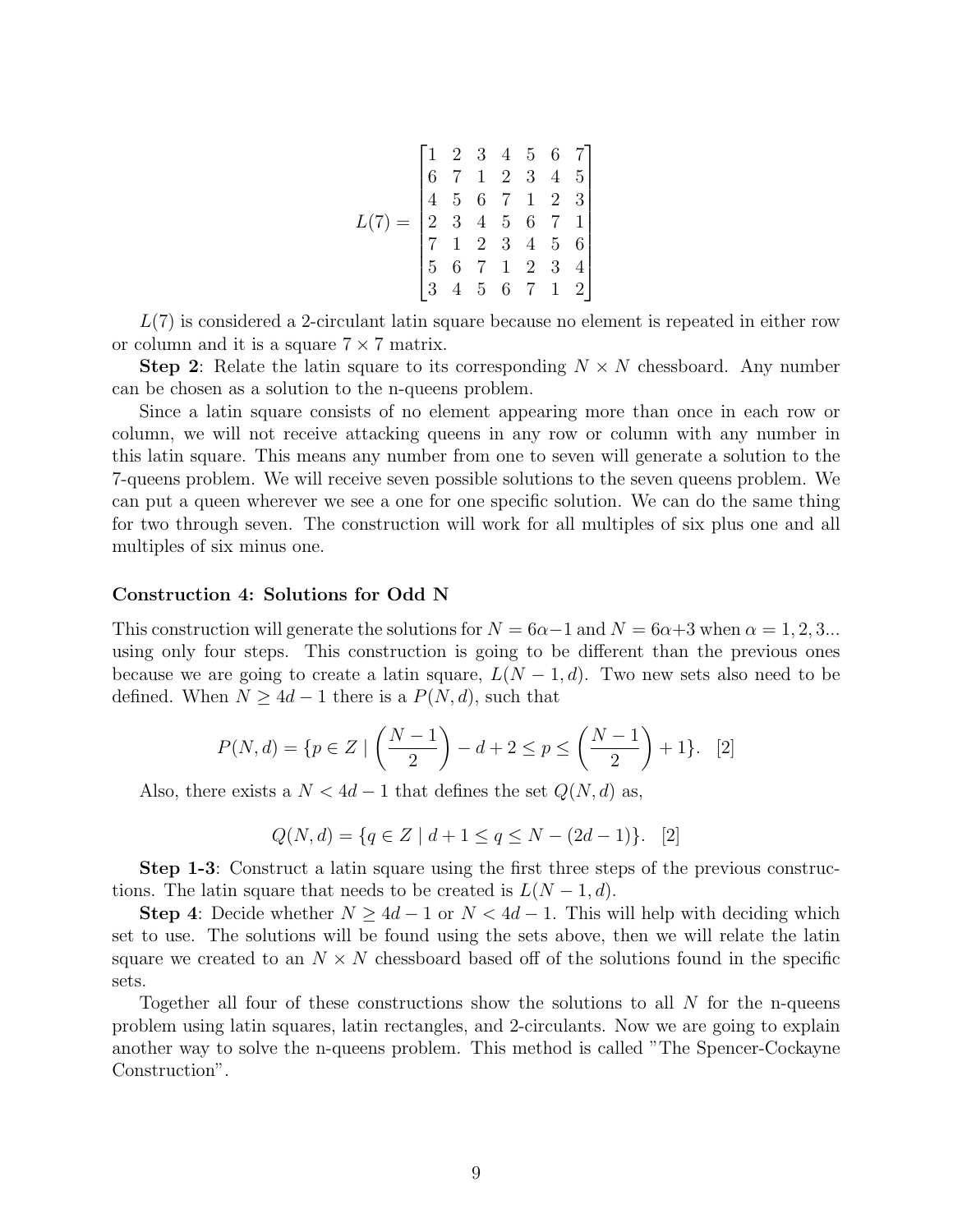### The Spencer-Cockayne Construction

Lets state that A domination number is the minimum number of queens placed on an  $N \times N$  chessboard. The goal of this particular construction is to give the domination numbers of each  $N \times N$  chessboard. The Spencer-Cockayne Construction starts out by placing a single queen directly in the middle of the chessboard. Using an example of a  $5 \times 5$  chessboard, we can place one queen right in the middle of the board. We now create a  $3 \times 3$  buffer around the single queen. The queen will be able to kill anything placed in this area. In the example below, we can see that this  $3 \times 3$  method Spencer uses works well but we still have eight spots left open where the queen cannot attack. We represent the queen here by Q and the open spots by  $O.$  [3]

**Figure 4:**  $5 \times 5$  Chessboard using Spencer-Cockayne Construction

|    |     | $\lceil 3 \rceil$ |
|----|-----|-------------------|
|    |     |                   |
| ι. | g i |                   |

A knights move in chess consists of moving up two, over one or over two, up one. Paying attention to the example above, we notice that each open spot is exactly a knights move away from the queen. To actually solve this  $5 \times 5$  chessboard problem, we need to place four queens in four of the  $\hat{O}$  squares. Since the queens can not attack the places with the  $\hat{O}$ , we will need to place another queen to help attack those open places. After placing one queen in one of the open spots, we will have three other spot open. These last three spots will only be covered if we place a queen on all of them because they do not lay on any row, column or diagonal the other queens are on. The queens we added to solve this problem are bolded below. [3]

**Figure 5:**  $5 \times 5$  Chessboard Solution



Similarly, we can use the exact chessboard from above to solve a  $9 \times 9$  chessboard. If we can solve a  $9 \times 9$  chessboard using this method, that means we can solve an  $8 \times 8$  chessboard, since it is included in the  $9 \times 9$  board. As a side note, we can come to the conclusion that the domination number for this  $9 \times 9$  chessboard is 5. This can be denoted by  $dom(figure 5) = 5$ .  $|3|$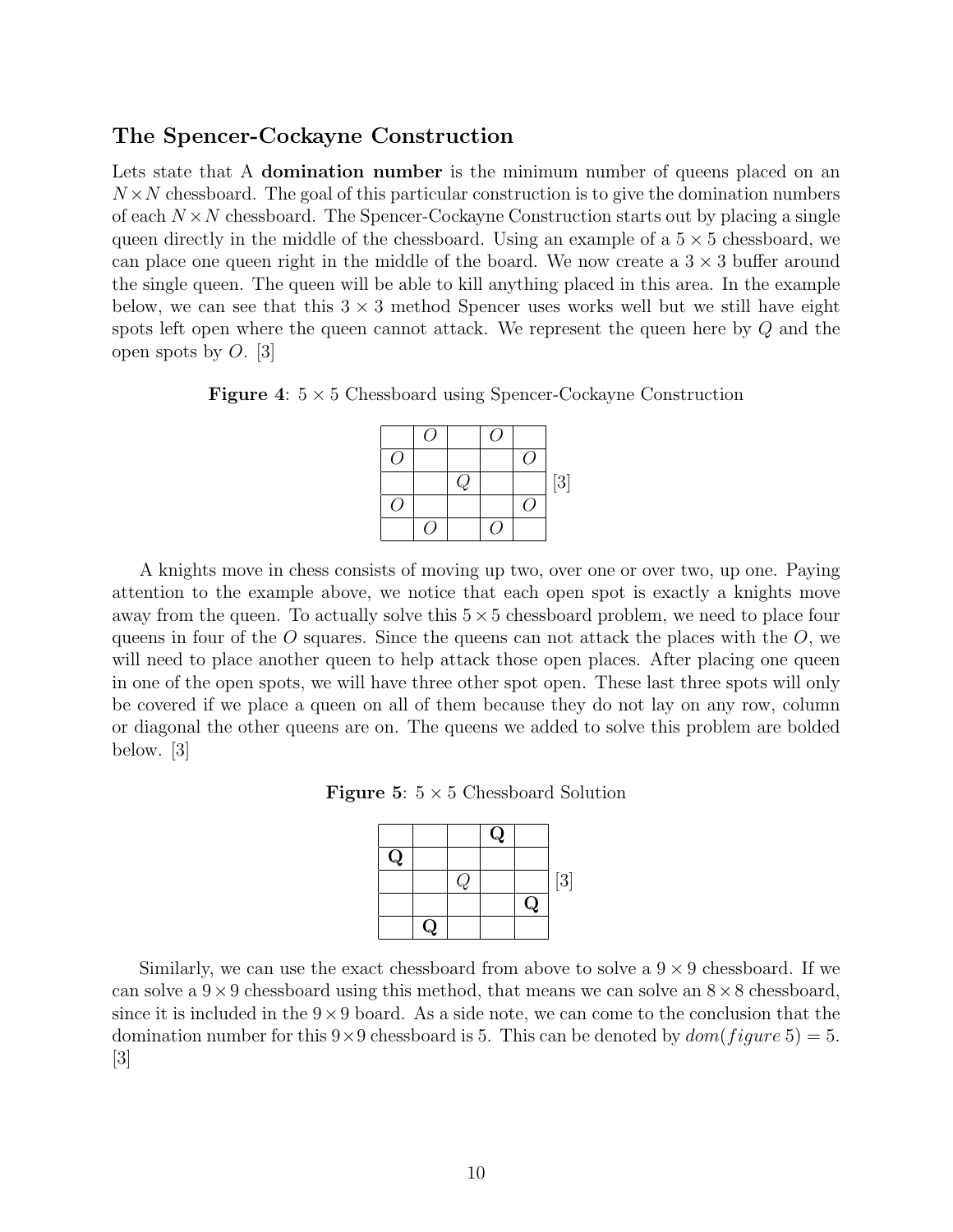| $\tilde{}$ |   |   |   |               |          |  |  |
|------------|---|---|---|---------------|----------|--|--|
|            |   |   |   |               |          |  |  |
|            |   |   |   |               |          |  |  |
|            |   |   |   | $\mathcal{Q}$ |          |  |  |
|            | Q |   |   |               |          |  |  |
|            |   |   | Q |               |          |  |  |
|            |   |   |   |               | $\omega$ |  |  |
|            |   | Q |   |               |          |  |  |
|            |   |   |   |               |          |  |  |
|            |   |   |   |               |          |  |  |

**Figure 6:**  $9 \times 9$  Chessboard Solutions

This particular method continues to add four queens at a time when trying to control larger square chessboards. This then brings us to an  $11 \times 11$  chessboard. All 5 queens on the  $9 \times 9$  chessboard can cover every space up until it hits an  $11 \times 11$  chessboard. Then, we will have eight uncovered spaces using only five queens. This is when we use Spencer's method again and add four more queens. We place them identical to the way we placed the first set of four queens on the  $5 \times 5$  chessboard. Now, these nine queens will succeed in covering every space on an  $11 \times 11$  chessboard through a  $15 \times 15$  chessboard. It has not been concluded that the least amount of queens you can place on a  $15 \times 15$  chessboard is exactly nine. If we complete this method again, we will place thirteen queens on a  $16 \times 16$ chessboard and these queens can cover through to a  $21 \times 21$  chessboard. However, it has been proven that fewer than thirteen queens can achieve the goal of attacking every square on the  $21 \times 21$  board. [3]

### Upper Bound and Lower Bound of Domination Numbers

On the topic of domination numbers, the upper bound was founded by Welch and the lower bound was founded by Spencer. They both came up with their own theorems on where the least amount of queens can be placed on a chessboard. Welch discovered that the upper bound was roughly two thirds. He created this theorem by taking a  $3m \times 3m$  chessboard and dividing it into nine  $m \times m$  squares. He then continued to place m queens in the lower left hand and upper right hand corners of the board. His theorem is written below. [3]

**Theorem 3.** The upper bound of domination numbers is

For 
$$
n = 3m - r, 0 \le r < 3
$$
:  
\n $\gamma(Q_{n \times n}) \le 2m + r$ .

*Proof.* We must prove this theorem by stating that we are using a  $3m \times 3m$  chessboard and we need to divide it into nine  $m \times m$  squares. Next, we need to place m queens in the upper right hand and lower left hand of the  $3m \times 3m$  chessboard. After placing the m number of queens, we will have r rows and columns that are left over which can be solved by placing r number of queens. So, this tells us that roughly about  $\frac{2}{3}$  of queens are needed which proves Welch's upper bound of domination numbers theorem.  $\Box$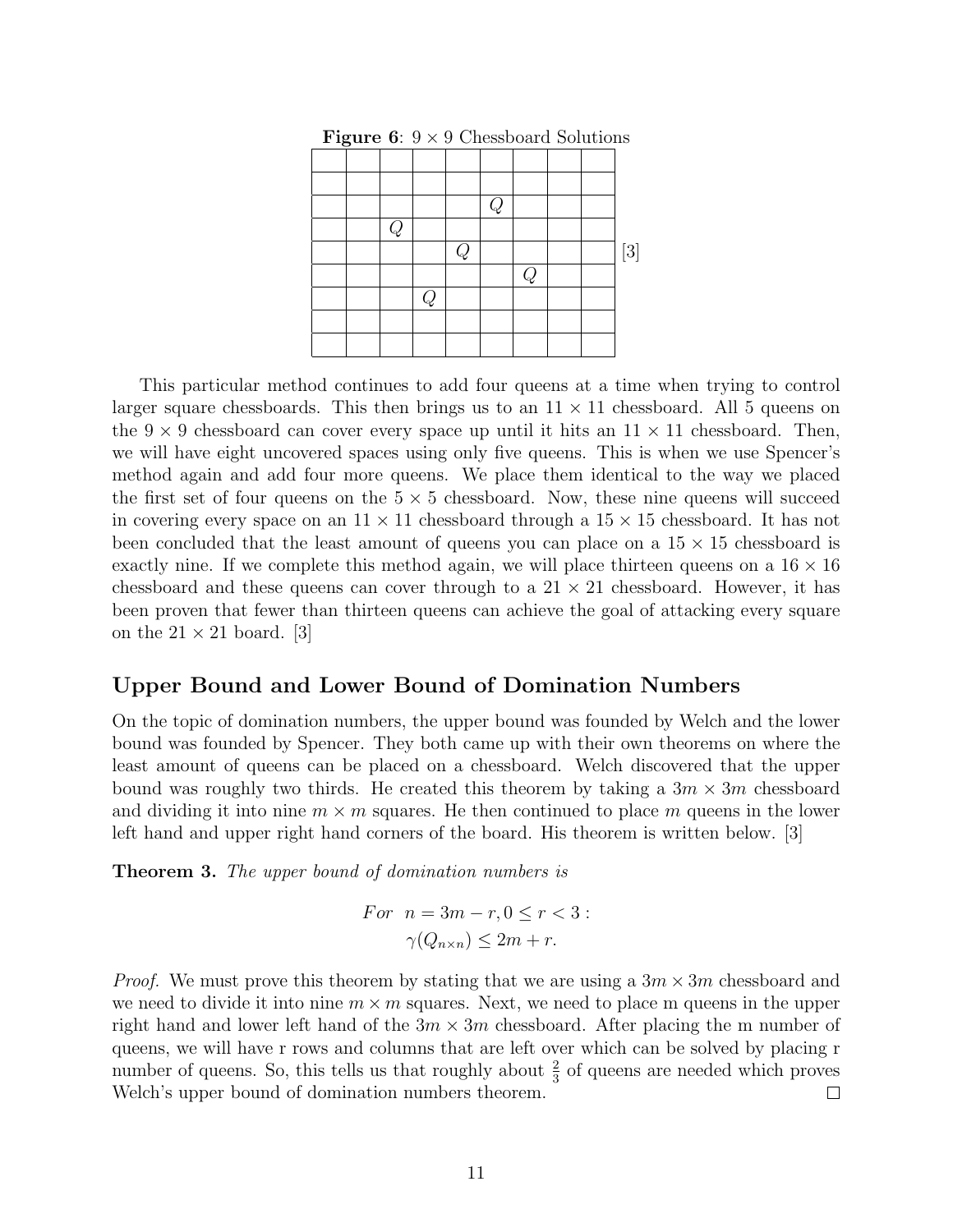Spencer on the other hand founded the lower bound of the domination number. His discovery told us that the minimum number of queens we can place on an  $n \times n$  chessboard is about one half of the number of queens. We can show a few examples to justify this information a little more. First, think of a  $2 \times 2$  chessboard. If you want to cover every square on that board all you have to do is place one queen. Half of two is one which proves this to be true. Second, think about a  $10 \times 10$  chessboard. As we said above the minimum number of queens we can place on this board is five. Half of 10 is five which is another example to help justify this theorem. [3]

Theorem 4. The lower bound for domination numbers is

$$
\gamma(Q_{n\times n}) \ge \frac{1}{2}(n-1).
$$

*Proof.* Assume that there is a minimum number of queens that can be placed on an  $N \times N$ chessboard. We do this by letting  $\gamma = \gamma(Q_{N\times N})$ . Now, let  $\gamma \leq N-2$ . This means two rows must be empty on our chessboard. So, let x be the left most open column and let y be the right most open column. Also, let w be the lowest empty row possible and let z be the highest empty row possible. Now lets assume  $x - y \geq z - w$ .  $z - w$  will be contained in  $x - y$  so that we get  $2(x - y)$ . Since z is the highest empty row and w is the lowest empty row, we can let  $(w - 1) + (n - (w + (x - y))) = n - x - y - 1$ . Now we need to make sure there are  $\gamma$  many queens on the chessboard. So, since there is  $2(x - y)$  squares, we get  $2(n-(x-y)-1)+4(\gamma-(n-(x-y)-1)) \geq 2(x-y)$ . Using simply algebra and by solving for  $\gamma$ , we can see  $\gamma \geq \frac{1}{2}$  $\frac{1}{2}(n-1)$  which is Spencer's lower bound thus ending the proof.  $\Box$ 

Both of these theorems successfully helped narrow down the minimum number of queens that can be placed on a chessboard.

### 4 Conclusion

To conclude, the n-queens problem is an intriguing topic in the mathematical field of combinatorics. This paper consisted of three methods in finding the solutions to the n-queens problem. Even though this paper holds a great deal of information on the n-queens problem this was only three possible methods. There are plenty of other theorems and methods out there still waiting to be discussed and discovered. Some examples of these new methods include solving the n-queens problem by computer rather than by hand. That is an intriguing concept and may be looked at in more detail later on.